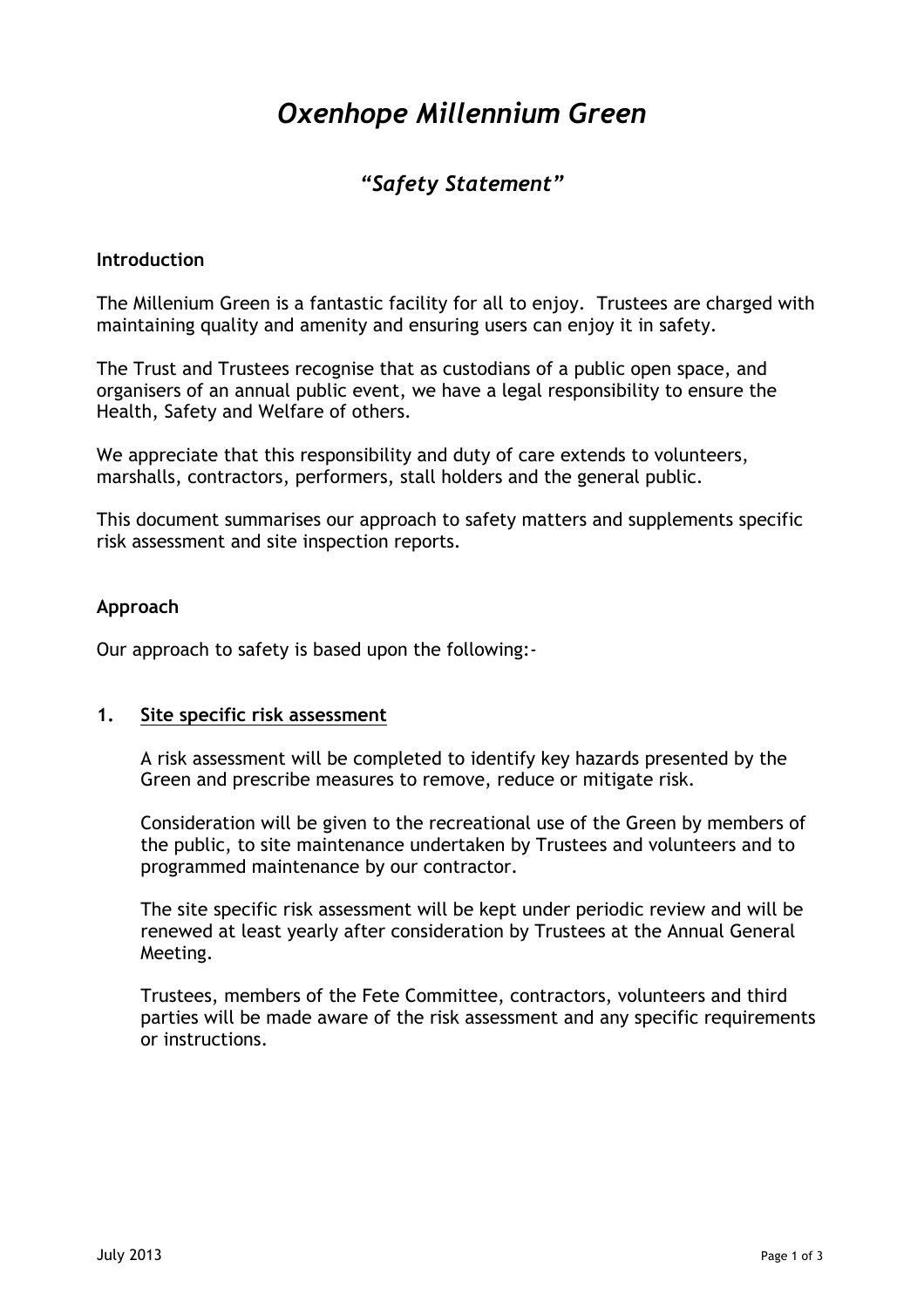## **2. Event risk assessment(s)**

Risk assessment(s) will be completed to identify key hazards presented by event activities undertaken on the Green and to prescribe measures to remove, reduce or mitigate risk.

Should additional *ad hoc* events be proposed then a risk assessment would be completed prior to the event(s) going ahead.

Event risk assessments will be kept under periodic review and will be renewed at least yearly after consideration by Trustees at the Annual General Meeting.

Trustees, members of the Fete Committee, contractors, volunteers and third parties will be made aware of the risk assessment(s) and any specific requirements or instructions pertaining to their activities.

# **3. Routine inspection of the Green**

As local residents, several Trustees are regular recreational users of the Green and act as 'eyes-and-ears' with regard to maintenance and other issues.

Our risk assessments highlight a need to formally inspect the Green on a frequent basis and to record the results of that process. An inspection report *pro forma* has been produced for that purpose and we commit to ensuring that a recorded inspection occurs on a monthly basis and that appropriate records are kept of any resulting actions.

#### **4. Management of site activities**

Trustees will ensure that all site activities are properly managed and controlled so as to minimise risk. Management activities will include:-

- Ensuring contractors meet prescribed standards and have appropriate insurance cover in place
- The supervision and instruction of all volunteer activity including maintenance
- Ensuring contractors, volunteers and third parties are aware of the risk assessment(s) and any specific requirements or instructions
- Carrying out basic health and safety checks before and during events

# **5. Insurance**

Trustees maintain insurance with Zurich Insurance Company, under the "BTCV Scheme for Conservation Groups Public Liability and Personal Accident Insurance." Public liability cover is £5,000,000.